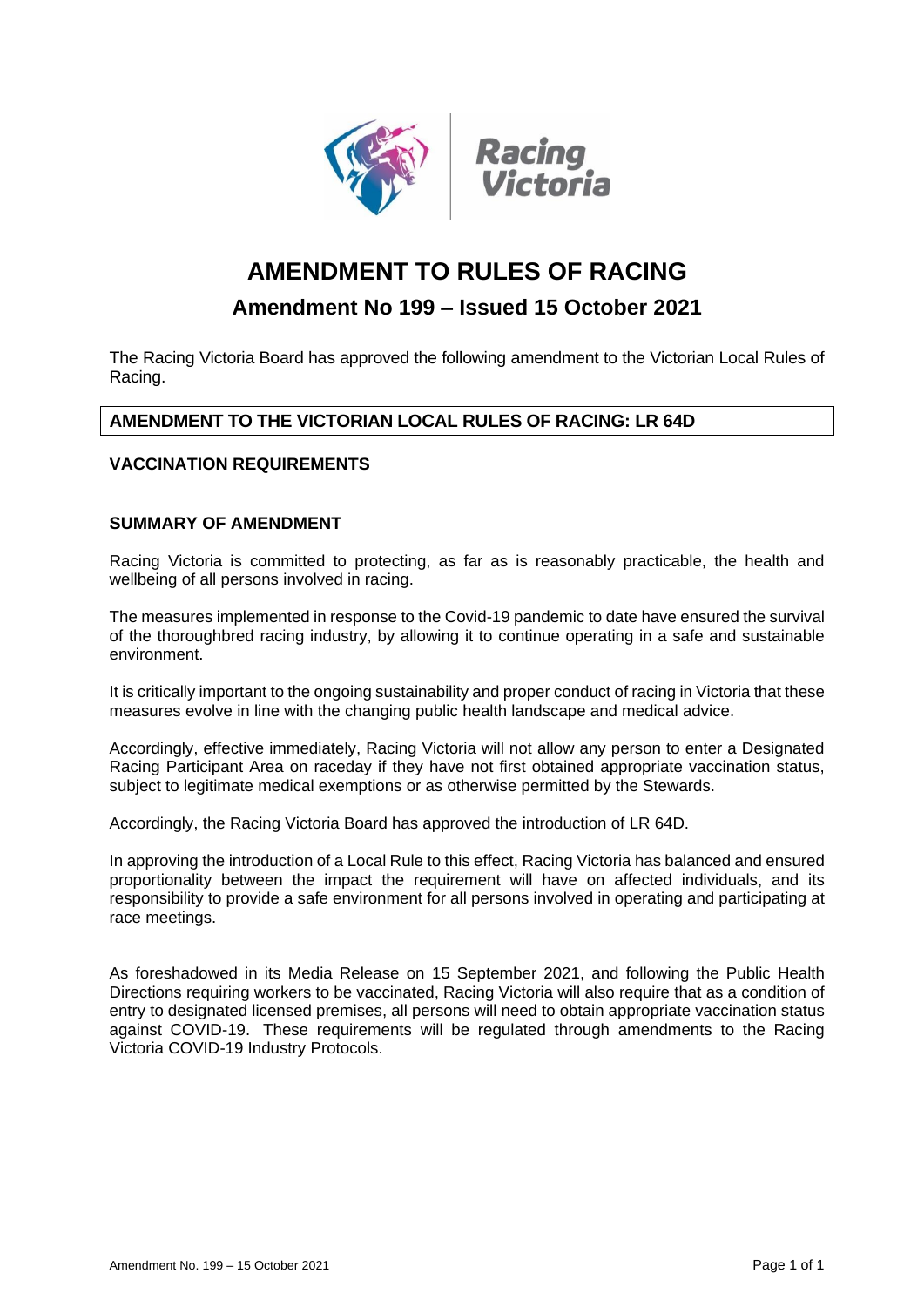#### *AR 64D BE ADDED AS FOLLOWS:*

#### **LR 64D Vaccination Requirements**

- (1) Subject to LR 64D(2), a person must not enter or remain in a Designated Racing Participant Area while a registered meeting is being held, unless the person:
	- (a) for the purposes of any registered meeting held on or following the First Vaccination Date, but prior to the Full Vaccination Date, can show Evidence of being at least Partially Vaccinated; and
	- (b) for the purposes of any registered meeting held on or following the Full Vaccination Date, can show Evidence of being Fully Vaccinated.
- (2) LR 64D(1) does not apply to a person who, within 3 days in advance of the registered meeting, has:
	- (a) to the satisfaction of Racing Victoria, produced:
		- (i) a medical certificate from a registered medical practitioner certifying that because of a specified medical contraindication as set out in the Public Health Directions, the person to whom the certificate has been issued cannot safely have a COVID-19 vaccine; and
		- (ii) a certified COVID-19 test result confirming that the person has tested negative to COVID-19 within 3 days of the commencement of the registered meeting; or
	- (b) otherwise complied with any other direction or order made by the Stewards with respect to biosecurity precautions required to be taken by a person from time to time.
- (3) For the purpose of LR 64D:
	- (a) **COVID-19 vaccine** means a vaccine to protect a person against COVID-19 that has been registered or provisionally registered by the Therapeutic Goods Administration.
	- (b) **Designated Raceday Participant Area means** an area of the Course:
		- (i) used by persons involved in the participation, operation and management of a race meeting, including but not limited to the tie up stalls, parade ring, mounting yard, jockey rooms, Stewards' rooms and racetrack; or
		- (ii) as otherwise designated by the Stewards.
	- (c) **Evidence means**:
		- (i) a form of government issued photo identification showing the person's name and place of residence; and
		- (ii) a digital certificate or other evidence from the Australian Government that the person is Partially Vaccinated or Fully Vaccinated.
	- (d) **First Vaccination Date** means the date determined and proclaimed by Racing Victoria as such for the purpose of **this** rule.
	- (e) **Full Vaccination Date** means the date determined and proclaimed by Racing Victoria as such for the purpose of this **rule**.
	- (f) **Fully Vaccinated** means having received the prescribed number of doses of a COVID-19 vaccine as **recommended** by the Australian Technical Advisory Group on Immunisation (ATAGI) for full COVID-19 vaccination.